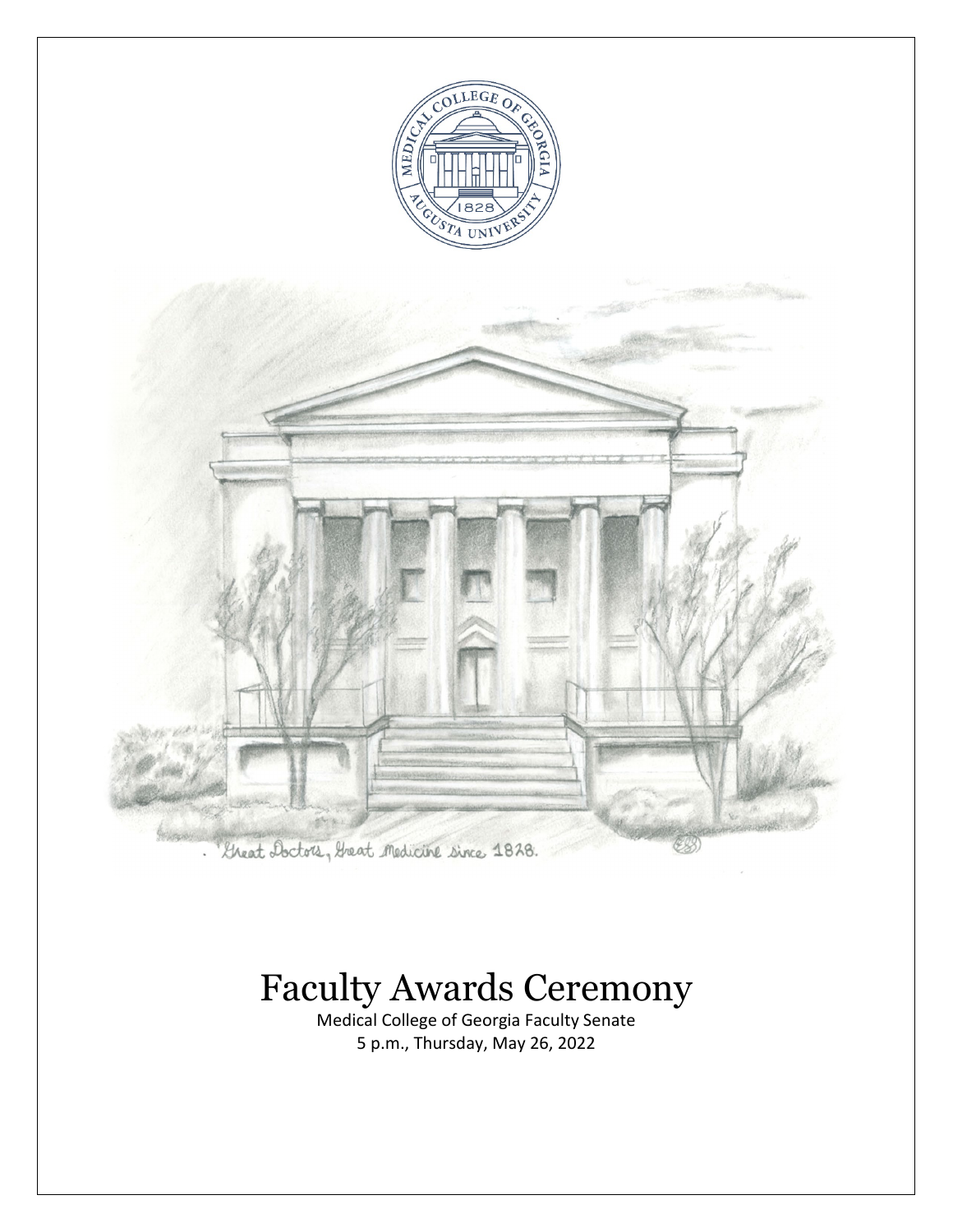

Dear Colleagues:

The MCG Faculty Senate's Faculty Awards Ceremony recognizes exceptional achievement by faculty and residents in the areas of teaching, research, clinical care and service.

Today's honorees have contributed their significant skills and passion to attaining excellence and have set a high standard for us all. We gather today to thank them for their contributions to our medical school and to the dynamic present and future of medicine.

We thank as well the members of the MCG Faculty Senate Faculty Recognition Committee for their diligent efforts to make this celebration possible.

Thank you for all you do.

Most respectfully yours,

David C. Hess, MD Julie Dahl-Smith, DO *Dean, Medical College of Georgia President, MCG Faculty Senate Executive Vice President for Medical Affairs Professor, Department of Family Medicine and Integration, Augusta University Presidential Distinguished Chair Professor, Department of Neurology*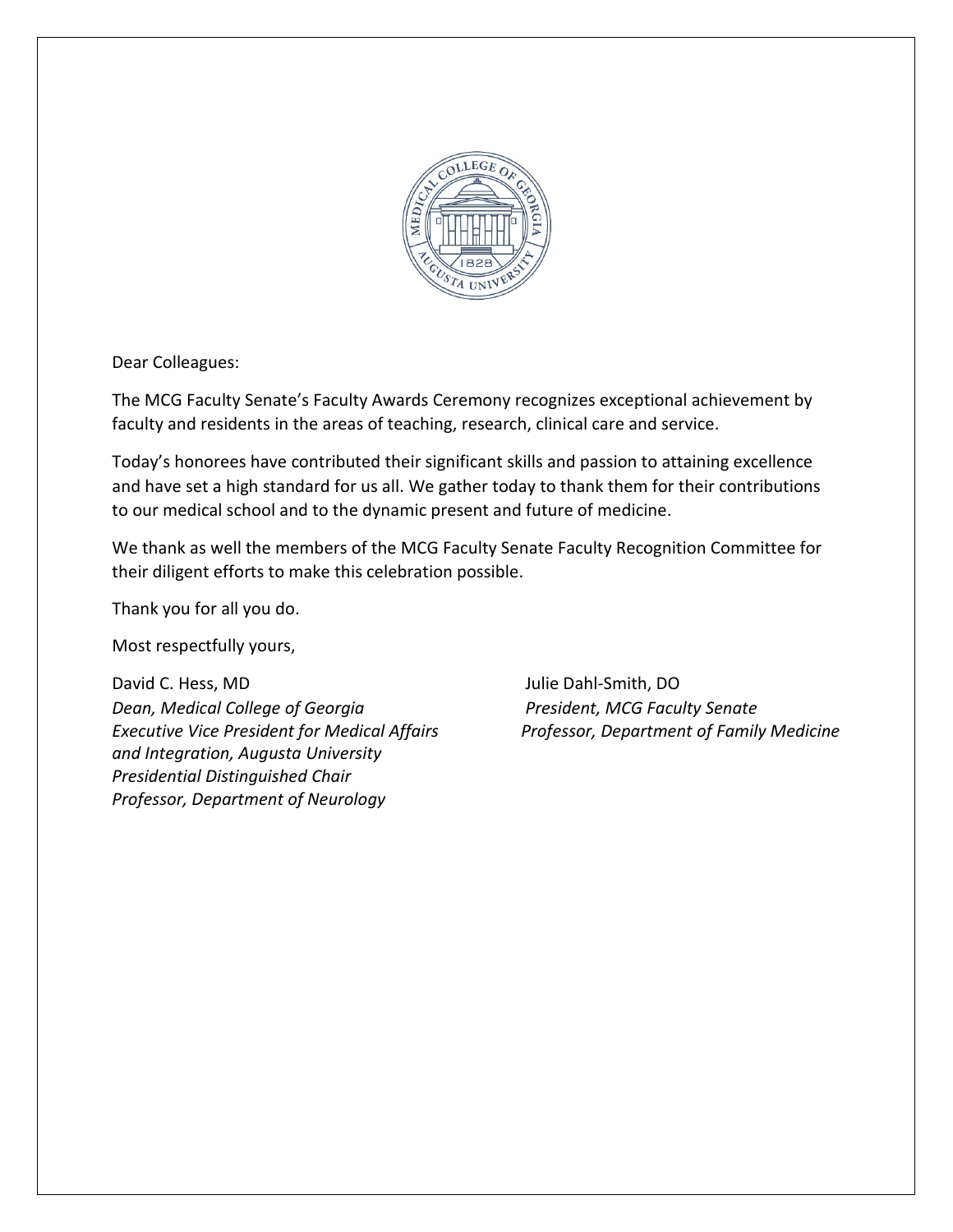| <b>Program</b>                                                                             |
|--------------------------------------------------------------------------------------------|
|                                                                                            |
| President, MCG Faculty Senate                                                              |
| Professor, Department of Family Medicine                                                   |
|                                                                                            |
| Dean, Medical College of Georgia                                                           |
| Executive Vice President for Medical Affairs and Integration, Augusta University           |
| Presidential Distinguished Chair                                                           |
| Professor, Department of Neurology                                                         |
|                                                                                            |
|                                                                                            |
|                                                                                            |
|                                                                                            |
|                                                                                            |
| Senior Associate Dean for Graduate Medical Education and Designated Institutional Official |
| Associate Professor, Department of Pathology                                               |
|                                                                                            |
| Associate Dean for Faculty Success and Inclusive Excellence                                |
| Professor, Department of Psychiatry & Health Behavior                                      |
|                                                                                            |
| Chair, Faculty Recognition Committee                                                       |
| Secretary, MCG Faculty Senate                                                              |
| Professor, Department of Pharmacology and Toxicology                                       |
| Eric Lewkowiez, MD                                                                         |
| Member, Faculty Recognition Committee                                                      |
| Vice President, MCG Faculty Senate                                                         |
| Associate Professor, Department of Psychiatry and Health Behavior                          |
|                                                                                            |
|                                                                                            |
|                                                                                            |
|                                                                                            |
|                                                                                            |
|                                                                                            |
|                                                                                            |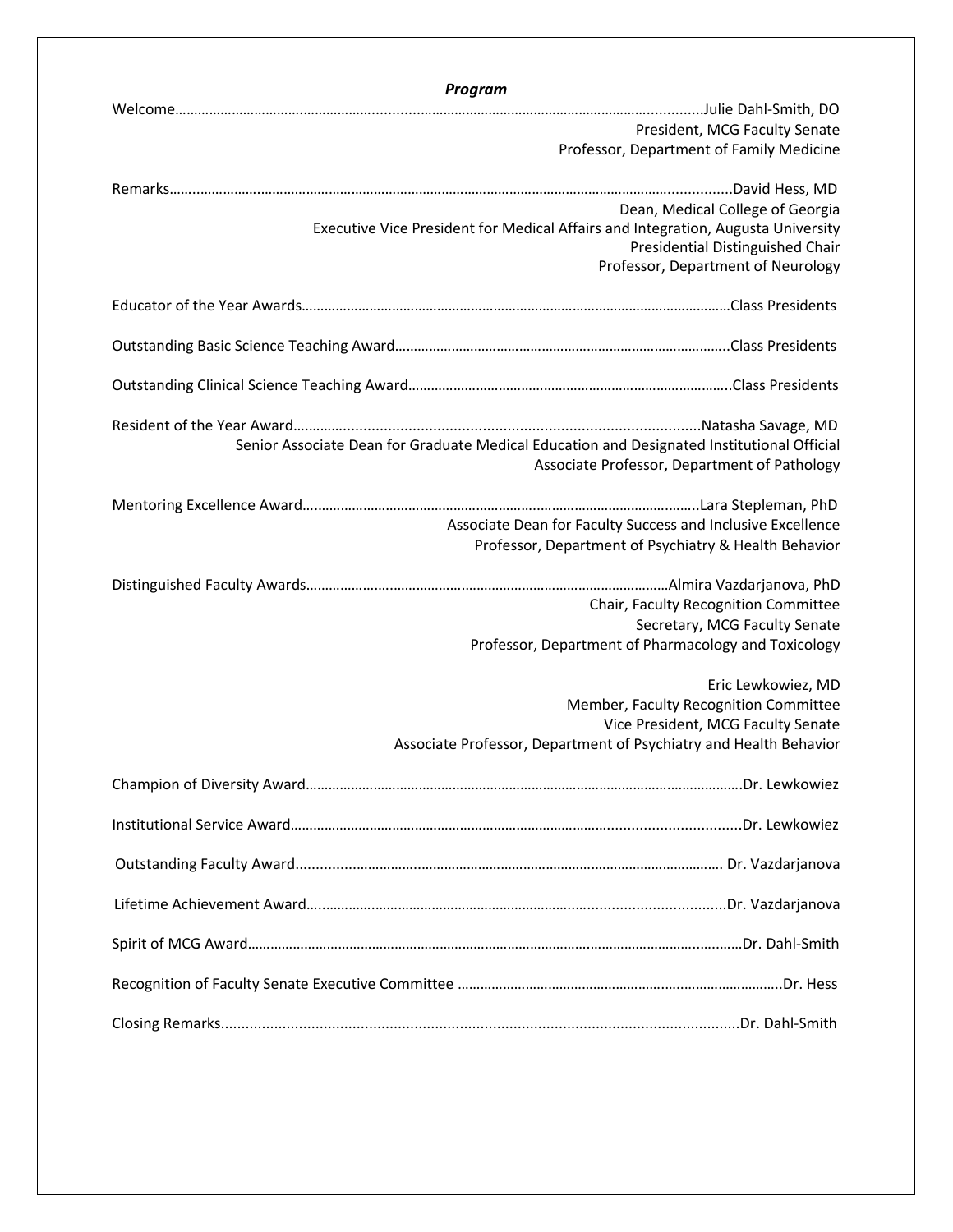## *Honorees:*

## **Educators of the Year**

#### **Lisa Leggio, MD**

Professor, Department of Pediatrics Selected By: Class of 2022, Main Campus, Augusta Presented By: Idris Ali Amghaiab, President, Class of 2023, Main Campus, Augusta

#### **W. Scott Richardson, MD**

Clinical Assistant Professor, Department of Surgery Selected By: Class of 2022, AU/UGA Medical Partnership, Athens Presented By: Sreesh Sridhar, President, Class of 2025, AU/UGA Medical Partnership

#### **Pamela Tipler, DO**

Associate Professor, Department of Medicine Selected By: Class of 2023, Main Campus, Augusta Presented By: Idris Ali Amghaiab, President, Class of 2023, Main Campus, Augusta

#### **Julie Martin, MD**

Associate Professor, Department of Pediatrics Selected By: Class of 2023, AU/UGA Medical Partnership, Athens Presented By: Sreesh Sridhar, President, Class of 2025, AU/UGA Medical Partnership

#### **Morganne Manuel, PhD**

Assistant Professor, Department of Cellular Biology and Anatomy Selected By: Class of 2024, Main Campus, Augusta Presented By: Sholeh Rezaee, President, Class of 2024, Main Campus, Augusta

### **Thomas Howdieshell, MD**

Professor, Department of Surgery Selected By: Class of 2024, AU/UGA Medical Partnership, Athens Presented By: Sreesh Sridhar, President, Class of 2025, AU/UGA Medical Partnership

#### **Gerard Guillot, PhD**

Associate Professor, Department of Cellular Biology and Anatomy Selected By: Class of 2025, Main Campus, Augusta Presented By: Queen Abure, President, Class of 2025, Main Campus, Augusta

### **Theresa Rohr-Kirchgraber, MD**

Professor, Department of Medicine Selected By: Class of 2025, AU/UGA Medical Partnership, Athens Presented By: Sreesh Sridhar, President, Class of 2025, AU/UGA Medical Partnership

## **Outstanding Basic Science Teaching Award**

**Department of Cellular Biology and Anatomy** Selected By: Class of 2024, Main Campus, Augusta Presented By: Sholeh Rezaee, President, Class of 2024, Main Campus, Augusta

## **Outstanding Clinical Science Teaching Award**

### **Department of Pediatrics**

Selected By: Class of 2022, Main Campus, Augusta Presented By: Idris Ali Amghaiab, President, Class of 2023, Main Campus, Augusta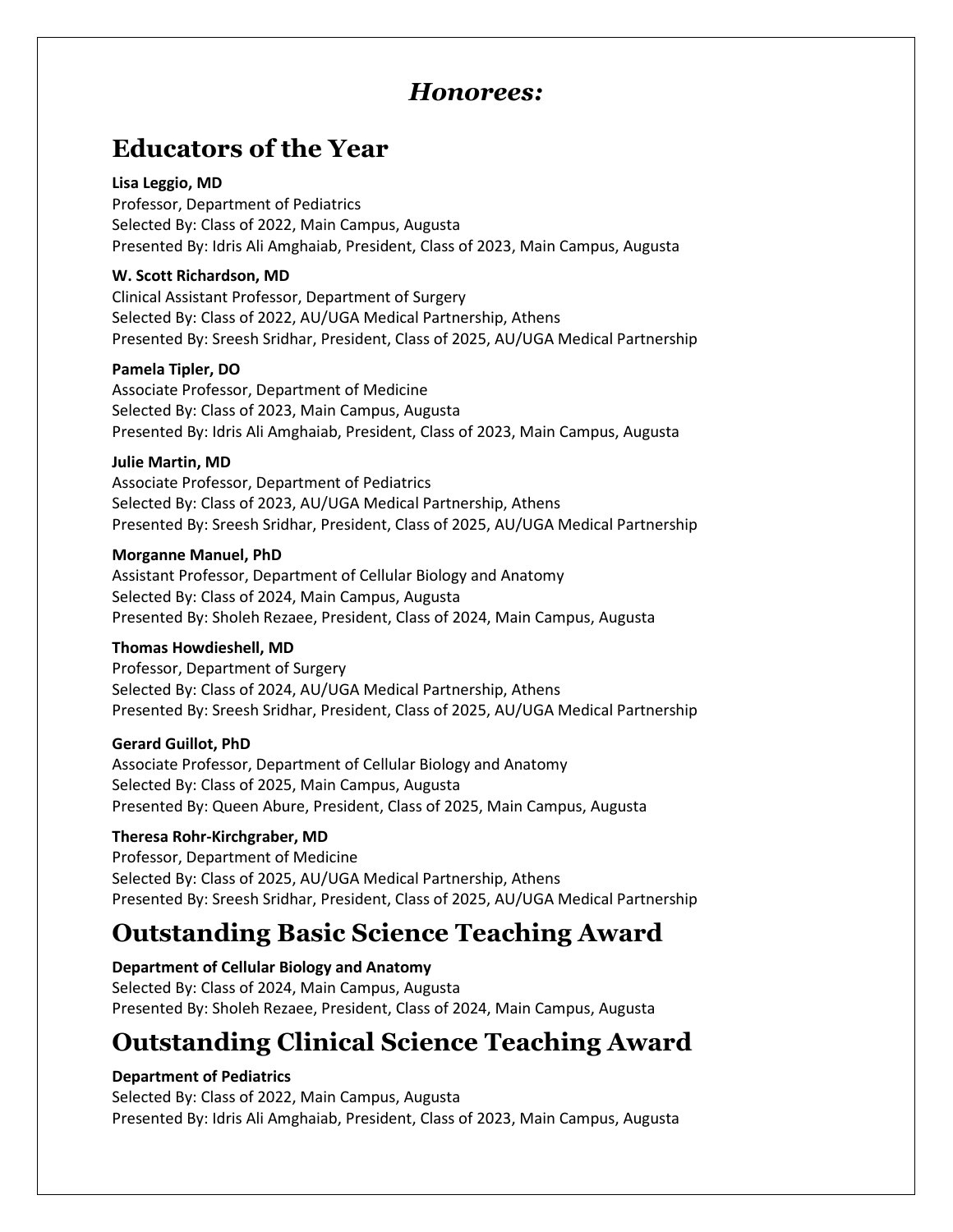## **Mentoring Excellence Award**

### **Kimberly Atianzar, MD**



Dr. Kimberly Atianzar is the medical director for the Structural Heart Program and assistant professor in cardiology and radiology, as well as director of Structural Imaging.

Dr. Atianzar built, established and developed the Structural Heart and Valve Program at MCG. She is part of the multidisciplinary team of the recently established Hypertrophic Cardiomyopathy Center. Due to her leadership and success, she has been asked to also lead the development of the Adult Congenital Heart Disease Program. She is a member of various national cardiovascular societies to include the Women in Cardiology section of the American College of Cardiology. She has proven herself a strong advocate for women in cardiology and continues to inspire colleagues, fellows and students

with her clinical and academic work.

She completed medical school at St. George's University School of Medicine. She completed an advanced fellowship in structural heart disease at the Swedish Heart & Vascular Insititute in Seattle and a fellowship in advanced cardiovascular imaging at the University of California, San Diego.

## **Distinguished Faculty Awards**

### **Basic Science Teaching Thom Gaddy, PhD**



Dr. Thom Gaddy is an associate professor in the Department of Cellular Biology and Anatomy and medical educator at the AU/UGA Medical Partnership in Athens, GA. His teaching responsibilities include facilitating small group, casebased learning in the campus' medical simulation program and teaching cell biology and histology in the large group setting.

His scholarship activities revolve around undergraduate medical education curriculum design, developing effective learning materials and studying pedagogies that promote self-directed learning.

He received his master's degree from the University of Georgia and his PhD from MCG.

### **Clinical Science Teaching Thaddeus Carson, MD**



Dr. Thaddeus Y. Carson is an associate professor as well as the clerkship director for the Section of Internal Medicine. He practices in both the inpatient and outpatient settings, with a dedicated faculty practice and as attending physician on internal medicine ward services. He is the medical director of the Augusta University Executive Wellness Clinic, which offers preventative health care to executives in the region.

Dr. Carson is an MCG graduate and completed his internal medicine residency at MCG and AU Health. He completed the Teaching Scholars Fellowship of the Augusta University Educational Innovation Institute to gain formal education in academic medical education and further his career in academic internal medicine with a focus on medical education.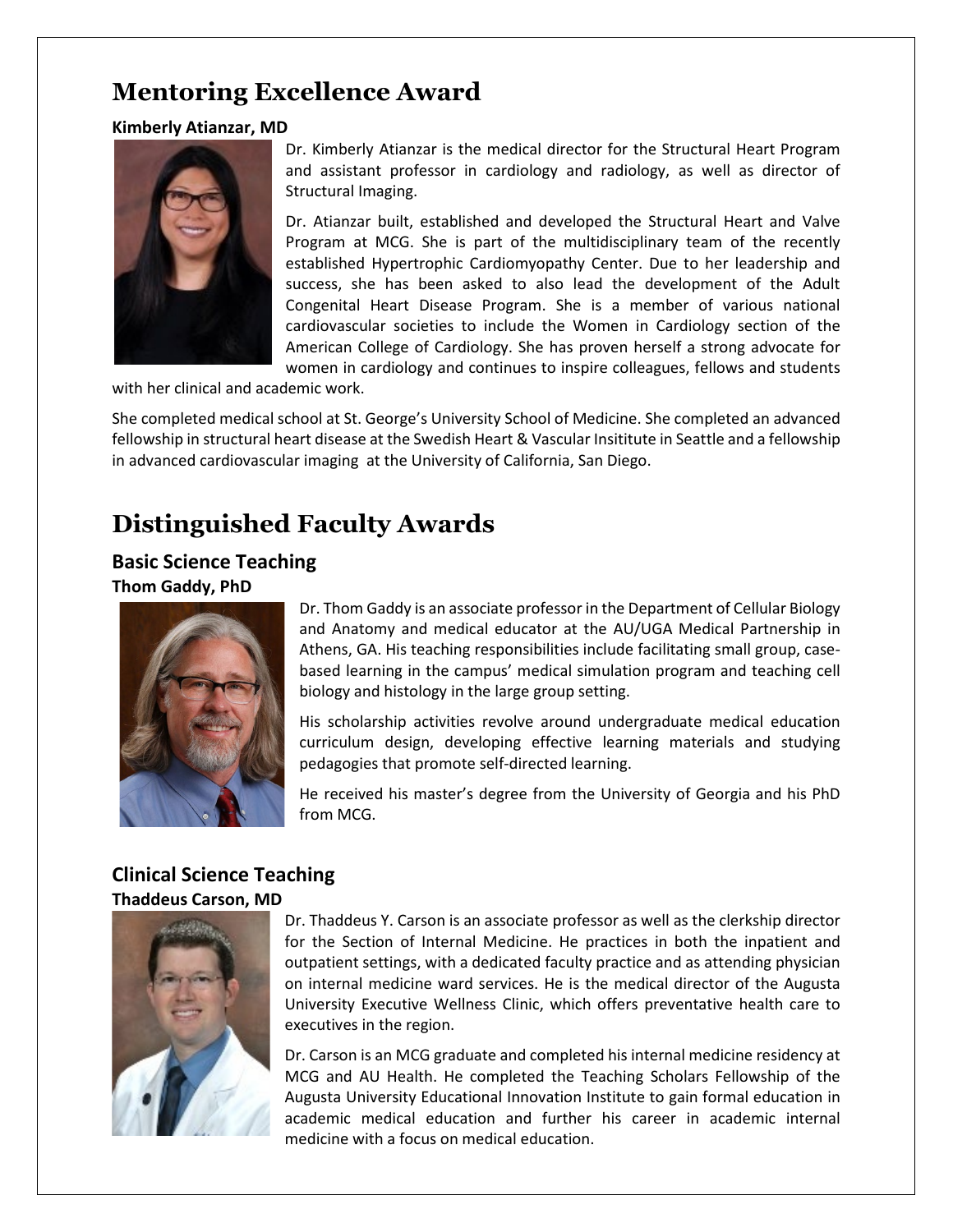#### **Lauren Newhall, DO**



Dr. Lauren Newhall is an assistant professor in the Department of Pediatrics and serves as associate program director for the Pediatric Residency Program.

She earned her medical degree from the Georgia campus of the Philadelphia College of Osteopathic Medicine in 2010. She completed her pediatric residency at MCG and spent a year as chief resident prior to joining the faculty in 2014. Dr. Newhall is a member of the American Academy of Pediatrics and the Association of Pediatric Program Directors.

### **Basic Science Research Masuko Ushio-Fukai, PhD**



Dr. Masuko Ushio-Fukai is a professor and director of the Redox Signaling Program in the MCG Vascular Biology Center and Department of Medicine.

She was born in Tokyo, Japan and received a PhD from Kyusyu University School of Medicine and Pharmaceutical Sciences in Fukuoka, Japan. Then she joined Dr. Kathy Griendling's lab in the Division of Cardiology at Emory University as a postdoctoral fellow to study the role of NADPH oxidase as a major producer of reactive oxygen species, which function as signaling molecules, as well as the role of the powerful blood vessel constrictor angiotensin II as an agonist of G-protein coupled receptors, a large group of cell surface receptors that are essential to normal body function, used by disease and the target for many prescription drugs. She was promoted to an assistant professor based on her achievements.

Dr. Ushio-Fukai then joined the Department of Pharmacology at the University of Illinois at Chicago, where she was an associate professor with tenure. She joined the VBC five years ago.

Her lab is focused on elucidating the role of reactive oxygen species (ROS), especially H2O2, derived from NADPH oxidase and mitochondria as a signaling molecule to activate redox signaling involved in angiogenesis, the process of new blood vessel formation, which is required for wound repair and treatment of ischemic heart and limb disease. Understanding redox signaling and biology will lead to development of new therapeutic strategies for treating patients with ischemic cardiovascular disease.

#### **Jiliang Zhou, MD, PhD**



Dr. Jiliang Zhou is a professor in the MCG Department of Pharmacology and Toxicology and in The Graduate School at Augusta University.

Dr. Zhou studies smooth muscle biology. The long-term goal of his research program is to unravel the mechanisms regulating the phenotype of vascular smooth muscle cells, defining the epigenetic and transcriptional mechanisms that control the smooth muscle cells' behavior contributing to cardiovascular development, homeostasis and disease. The two major projects the Zhou laboratory is currently focusing on are Hippo-YAP-TEAD signaling and long noncoding RNAs (lncRNAs), both of which have been continuously funded by the NIH and/or the AHA for the past 15 years. Dr. Zhou is also a dedicated mentor who is highly motivated to train the next generation of cardiovascular scientists.

Dr. Zhou completed medical school at Jiangxi Medical College in Nanchang, China, then went on to receive his master's degree and doctoral degree from Zhejiang University in Hangzhou, China. He received his postdoctoral training at Indiana University School of Medicine in Indianapolis.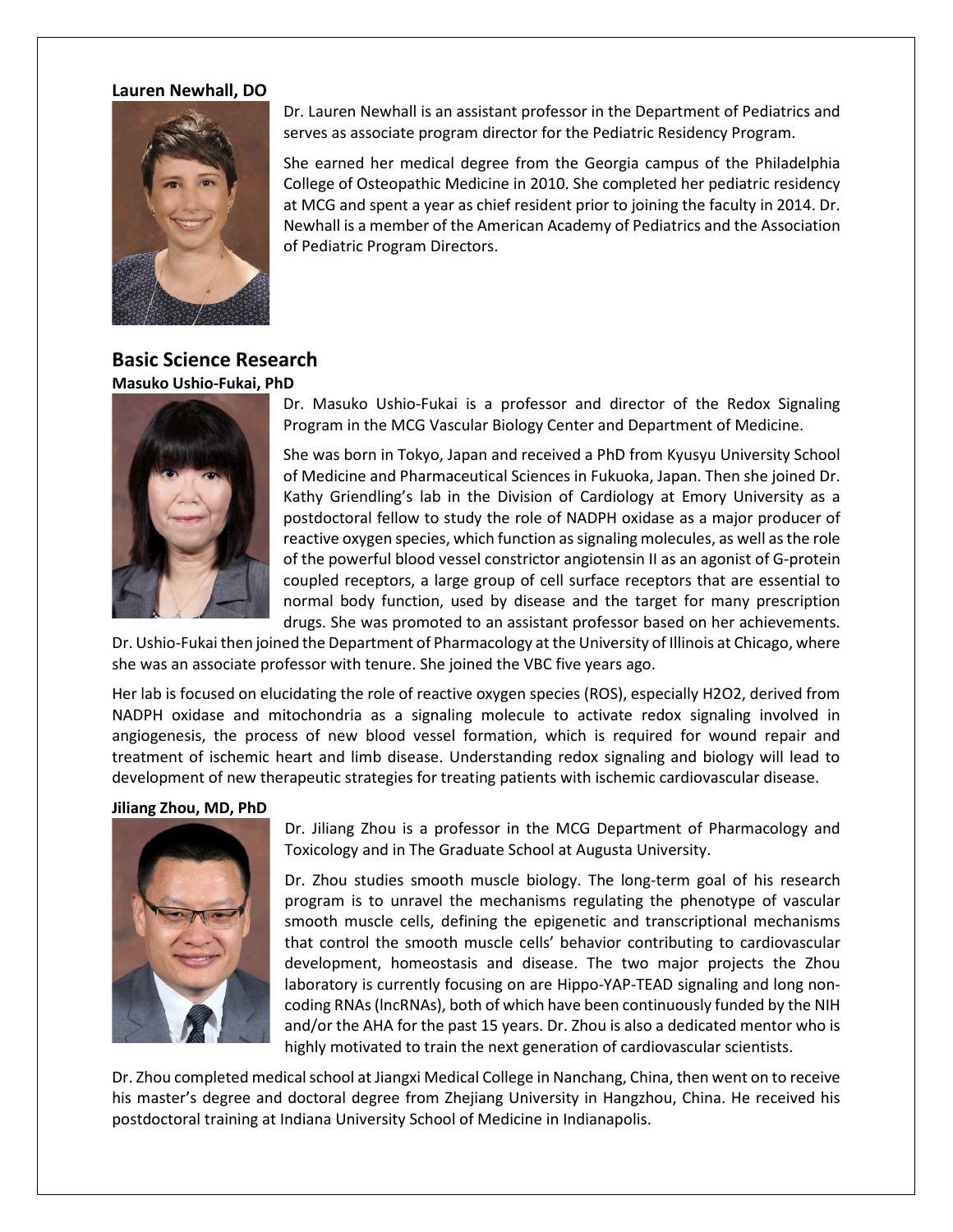### **Clinical Science Research Shaoyong Su, MD, PhD**



Dr. Shaoyong Su is a professor of genetic epidemiology in MCG's Georgia Prevention Institute. His major areas of interest and research are mental and cardiovascular health and health disparities, with a particular interest in how early life stress influences physical, mental and cognitive health across the lifespan, and the underlying genetic/epigenetic mechanisms. He also is interested in methodology development in different kinds of study designs, like twin research, longitudinal studies and omics data analysis. He is principal investigator on two ongoing NIH R01 grants and co-investigator on several other NIH-funded projects. The ultimate goals of his research are to understand the contribution of nurture vs. nature in the early development of diseases and to identify the key modifiable risk factors, timing and subpopulations to target for

developing novel intervention and prevention strategies to reduce the burden associated with stressrelated health problems at an early stage.

### **Outstanding Young Basic Science Faculty Award**

#### **Kumar Vaibhav, PhD**



Dr. Kumar Vaibhav is an assistant professor in the MCG Department of Neurosurgery and is also affiliated with Dental College of Georgia's Department of Oral Biology and Diagnostic Sciences, The Graduate School and The Transdisciplinary Research Initiative in Inflammaging and Brain Aging (TRIBA).

Dr. Vaibhav's lab focuses on the investigation of molecular mechanisms regulating brain injury progression by deciphering the transcriptional regulatory network, including the endocannabinoid system in myeloidlymphoid interaction during acute and chronic pathology. Dr. Vaibhav's academic achievements have earned him international recognition of his research and accomplishments in the field of neuroscience, specifically, the

molecular mechanism of immune activations after brain injury and modulation of macrophages and neutrophils as potential therapeutic targets through activating AMPK and cannabinoid receptors.

He received his postdoctoral training at Hamdard University, New Delhi in 2013.

### **Outstanding Young Clinical Science Faculty Award**

**Eric Ring, MD**



Dr. Eric Ring is an associate professor in the Department of Pediatrics, Division of Pediatric Hematology and Oncology. He also serves as clinical co-investigator for the Pediatric Immunotherapy Program, which offers clinical trials to families looking for immunotherapy options for their child with relapsed cancer, and as assistant program director for MCG Pediatric Student Education.

Since arriving at MCG in 2017, he has mentored multiple residents and medical students, served on various academic and clinical committees and received (Continued on next page)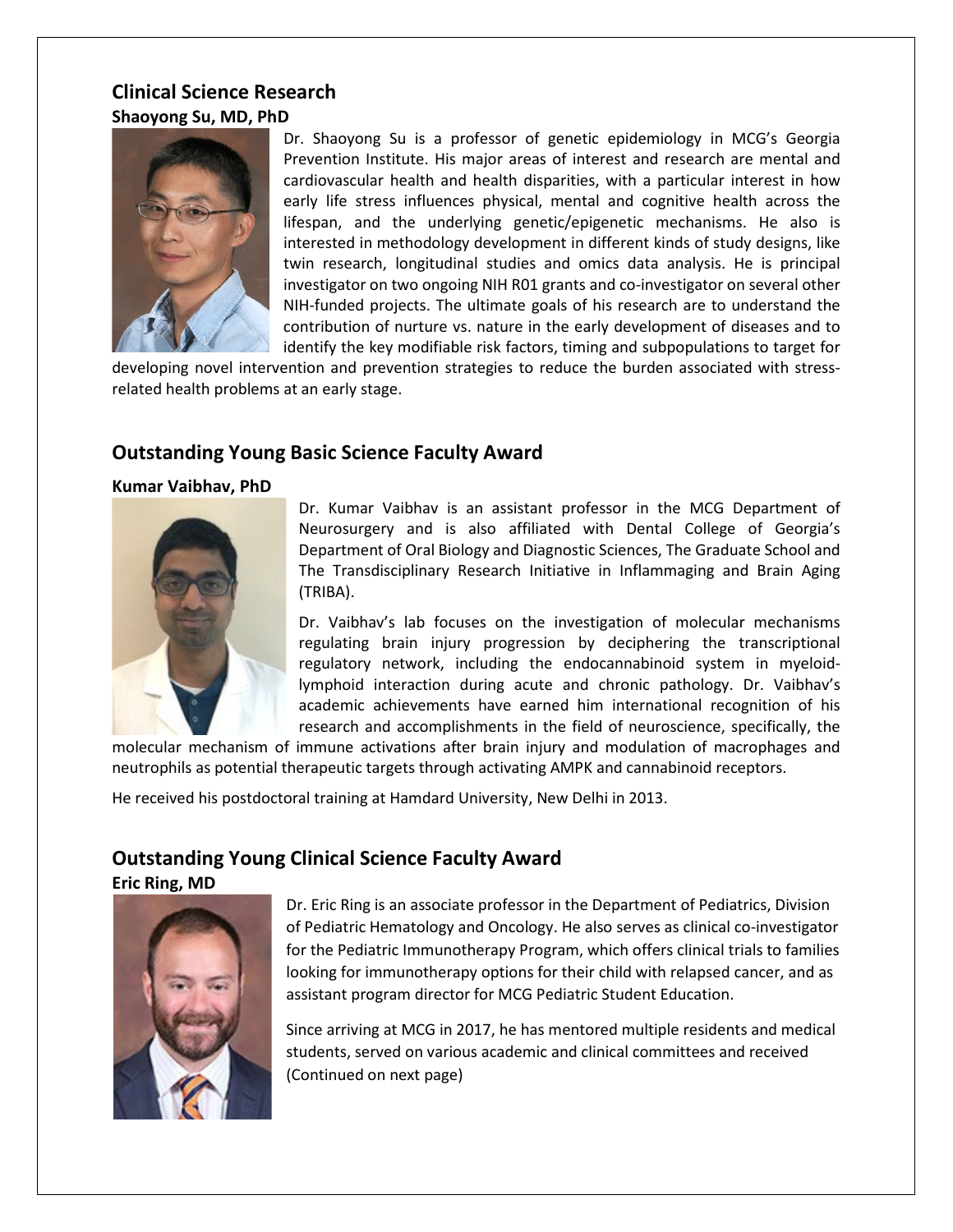many awards for his educational efforts including Teacher of the Year for the Department of Pediatrics, MCG Educator of the Year for the class of 2021, and multiple Exemplary Teaching Awards for both undergraduate and graduate education.

He received degrees in biochemistry and mathematical sciences from Clemson University followed by his medical degree from the University of South Carolina School of Medicine. He completed a pediatric residency at Greenville Health Systems in South Carolina and fellowship training in pediatric hematology and oncology at the University of Alabama Birmingham.

## **Champion of Diversity**

#### **April Hartman, MD**



Dr. April Hartman is an associate professor and vice chair for diversity in the Department of Pediatrics. She is the Dorothy A. Hahn Endowed Chair in Pediatrics, the division chief of General Pediatrics and Adolescent Medicine and the medical director for Ambulatory Pediatric Services for the Children's Hospital of Georgia.

Dr. Hartman began her career serving as a community pediatrician in underserved areas of Georgia. Her direct experience with issues of access and inequity in care prompted her to pursue opportunities for leadership which would allow her to have an impact at the macro level and to address disparities in health care. Dr. Hartman serves as the co-chair of the MCG Faculty Senate Diversity, Equity and Inclusion Committee, chair of the AU Health Diversity,

Equity and Inclusion Pipeline Subcommittee, chair of the CHOG Pediatric Equity, Diversity and Inclusion Council, and as a member of AU Health Diversity, Equity and Inclusion Committee.

She completed medical school at Meharry Medical School and pediatric residency training at MCG.

## **Institutional Service Award**

#### **Scott Barman, PhD**



Dr. Scott Barman is professor and vice chair of education in the Department of Pharmacology and Toxicology and is the assistant dean for MCG admissions and vice chair of the Admissions Committee.

His research involves studying mechanisms of pulmonary arterial hypertension. He is the recipient of a Parker B. Francis Pulmonary Fellowship Award, an American Heart Association Training Fellowship, an NIH Training Fellowship, as well as numerous extramural grants from both the NIH and AHA. His professional memberships include the North Dakota Academy of Science, Sigma Xi Scientific Research Society, American Physiological Society, New York Academy of Sciences, and he is a fellow of the AHA Council for Blood Pressure Research. He has served on AHA, NIH, Department of Defense and American Institute of

Biological Sciences grant review study sections. He has also served on the editorial boards of numerous journals and to date has published 91 Abstracts, 66 articles and 15 book chapters.

He received his doctoral degree in cardiovascular physiology from the University of North Dakota and completed a postdoctoral fellowship in pulmonary pathophysiology at the University of South Alabama prior to joining the faculty at MCG.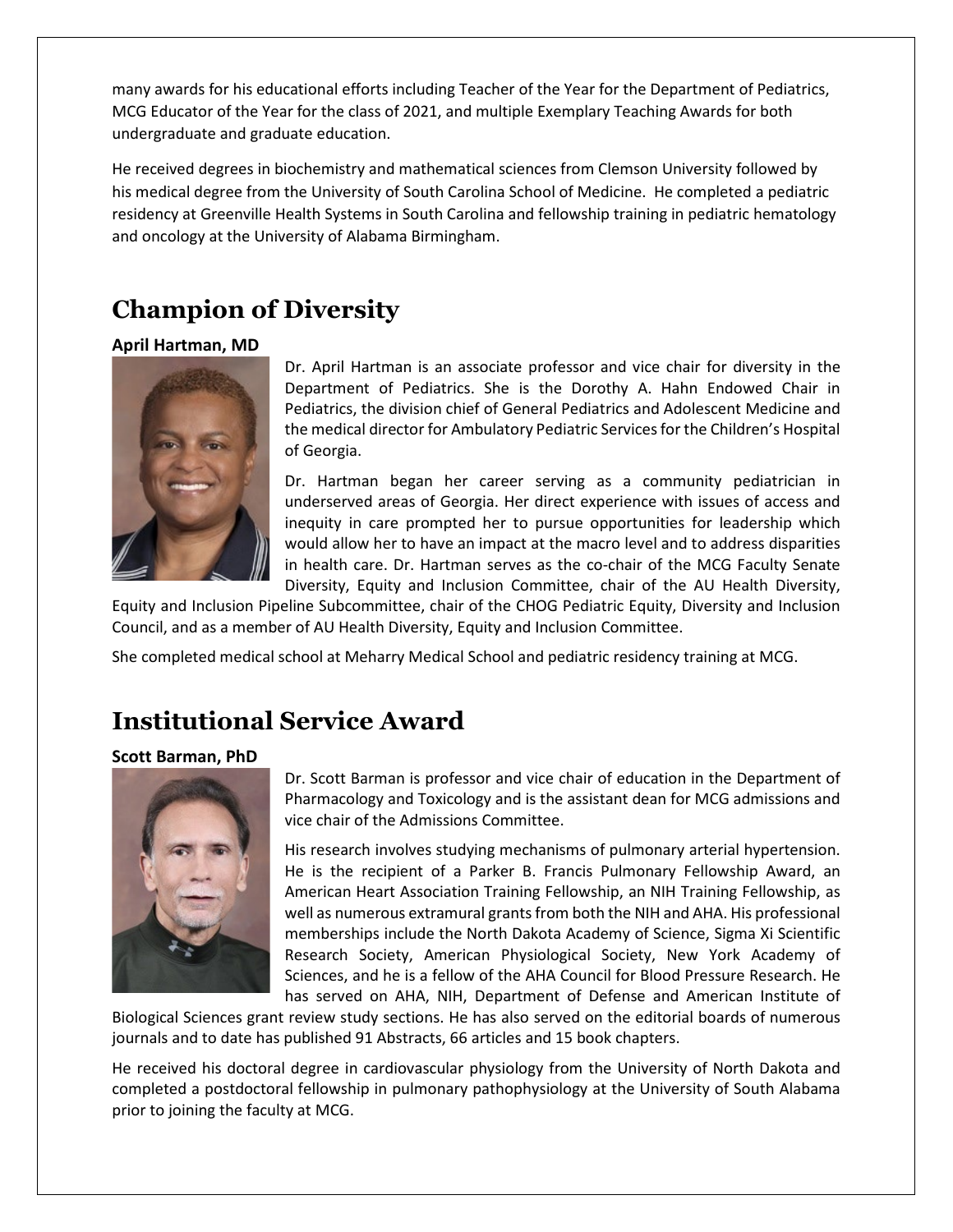## **Outstanding Faculty Award**

### **John Morgan MD, PhD**



Dr. John Morgan is a professor in the MCG Department of Neurology.

He is director of the Georgia Memory Net Assessment Center at MCG, which is funded by a state grant and provides diagnosis and care to patients with dementia around the state. Georgia Gov. Brian Kemp appointed him to the Georgia Alzheimer's and Related Dementias (GARD) Advisory Council in 2019. He also serves as the Augusta director of the National Parkinson's Foundation's Community Partners for Parkinson's Care.

From 2008-21, he served as director of MCG's National Parkinson's Foundation Center of Excellence, one of only 35 NPF Centers in the country.

He has served as principal investigator on 14 grants from institutions like the National Parkinson's Foundation and the US Department of Veterans Affairs, and as an investigator on more than 90 industry, study group and foundation supported clinical trials. He is the author of more than 100 peer-reviewed manuscripts and 14 book chapters.

An honored educator, he has been recognized with several MCG Exemplary Teaching Awards and a Department of Neurology Resident Teaching Award. The MCG Class of 2015 named him Educator of the Year.

He received both his medical degree and PhD from MCG and completed a neurology residency and movement disorders fellowship at the University of Virginia in Charlottesville. He completed a Hy & Blanche Selwyn Parkinson's Fellowship at MCG. He joined the MCG faculty in 2003.

## **Lifetime Achievement Award**

### **Thomas Swift, MD**



Dr. Thomas Swift joined the MCG faculty in 1973 following a fellowship in clinical neurophysiology at the Mayo Clinic in Rochester, Minnesota. He graduated from Cornell Medical College in 1965 and had an internship at Bellevue Hospital-Memorial Sloan Kettering before moving to Seattle for an internal medicine residency. Returning to New York, he completed a residency in neurology at New York Hospital-Cornell.

Following residency, he enlisted in the US Public Health Service and opened one of the nation's first stroke units at Candler Hospital in Savannah, Georgia. He spent two additional years at Carville, the USPHS leprosy hospital in Louisiana. He has just finished a novel based on this experience, *Carville - Medicine, Mischief and Mayhem in Cajun Country.* 

Dr. Swift has been president of the American Academy of Neurology, the American Association of Electromyography and Electro-diagnosis, the Society of Clinical Neurologists and has chaired the medical advisory board of the Myasthenia Gravis Association of America. He has published 150 papers in peerreviewed journals and invented the popular game show NEUROBOWL, which was held at the American Academy of Neurology annual meeting for over 20 years.

He has been a member of NIH Study Sections where he has received grant funding. The chairperson emeritus led the MCG Department of Neurology for 20 years. He retired in 2001 but has continued to teach and see patients. He provided original descriptions of several neurologic conditions including droopy shoulder syndrome, tick paralysis and regeneration after brachial plexus injuries. His book, *Instant Neurologic Diagnosis* (Oxford), coauthored by Drs. Kapil Sethi and Christopher Hawkes, is now in its third edition. (Continued on next page)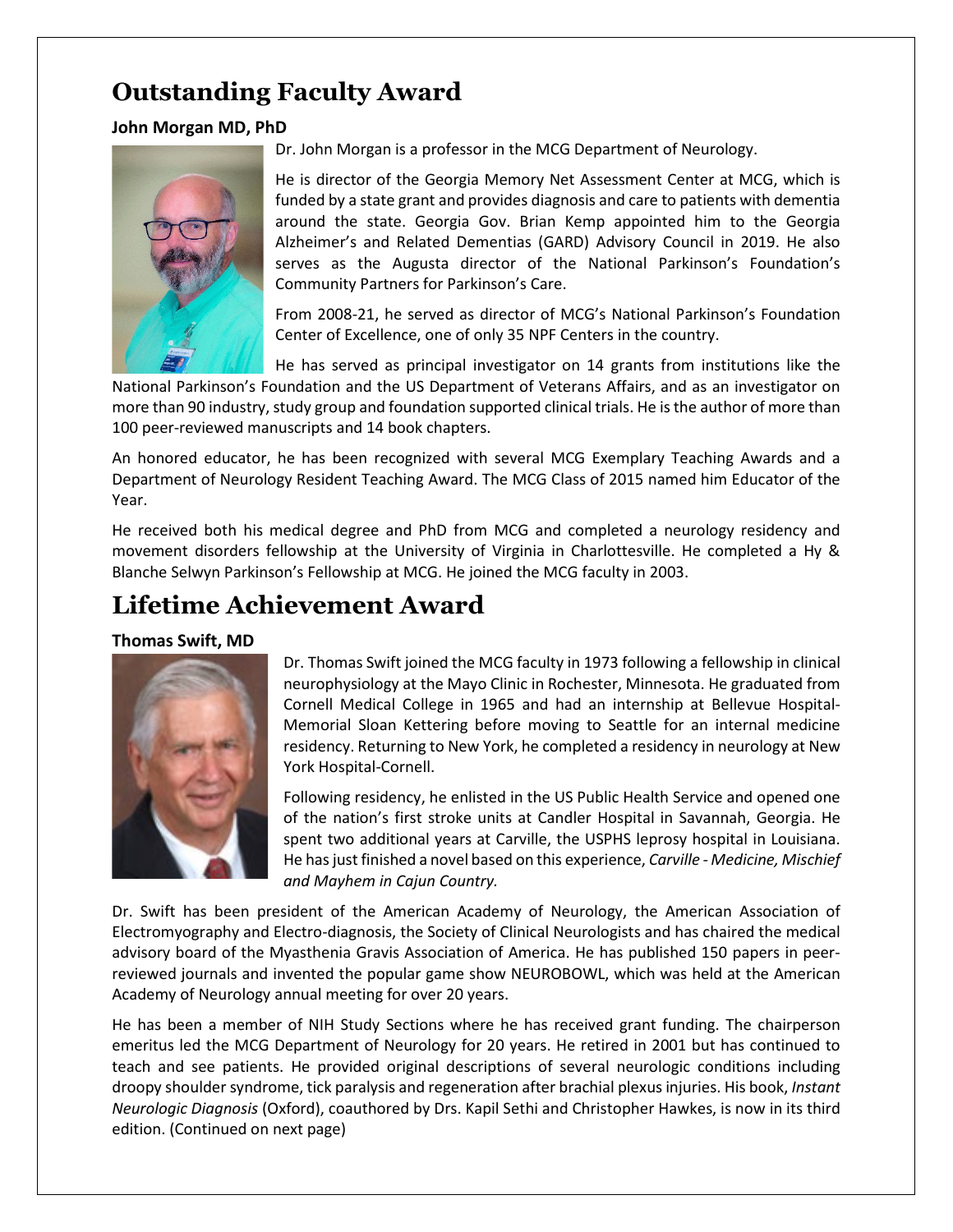He also has an art studio in downtown Augusta and has sold over 700 paintings. He is married to Margaret Brown and together they have three children.

## **Spirit of MCG Award**

### **Lara Stepleman, PhD**



Dr. Lara Stepleman aspired to be many things in life — among which were a loving family member, a compassionate friend and a thoughtful contributor to the world around her. She did not specifically aspire to be a leader in academic medicine. Yet, she finds herself leading a growing number of teams and initiatives.

She serves as the inaugural MCG associate dean for faculty success and inclusive excellence with a charge to foster a culture of faculty success through mentoring, career development and retention.

She is also the chief of Psychology and a professor in the Department of Psychiatry and Health Behavior, supervising psychology training, research and clinical care with a focus on individuals living with HIV and sexual orientation and gender minorities. She is a passionate contributor to creating a more diverse, equitable and inclusive environment within academic medicine, including serving as the inaugural LGBTQ information officer for the AU Health System.

Dr. Stepleman has dedicated much of her career to mentoring across the learner continuum, including undergraduates, medical students, graduate students, postdoctoral fellows and faculty. When not at work, she can be found playing in her expansive flower and vegetable garden, doing yoga, lying on a beach in Mexico and spending time with her loved ones.